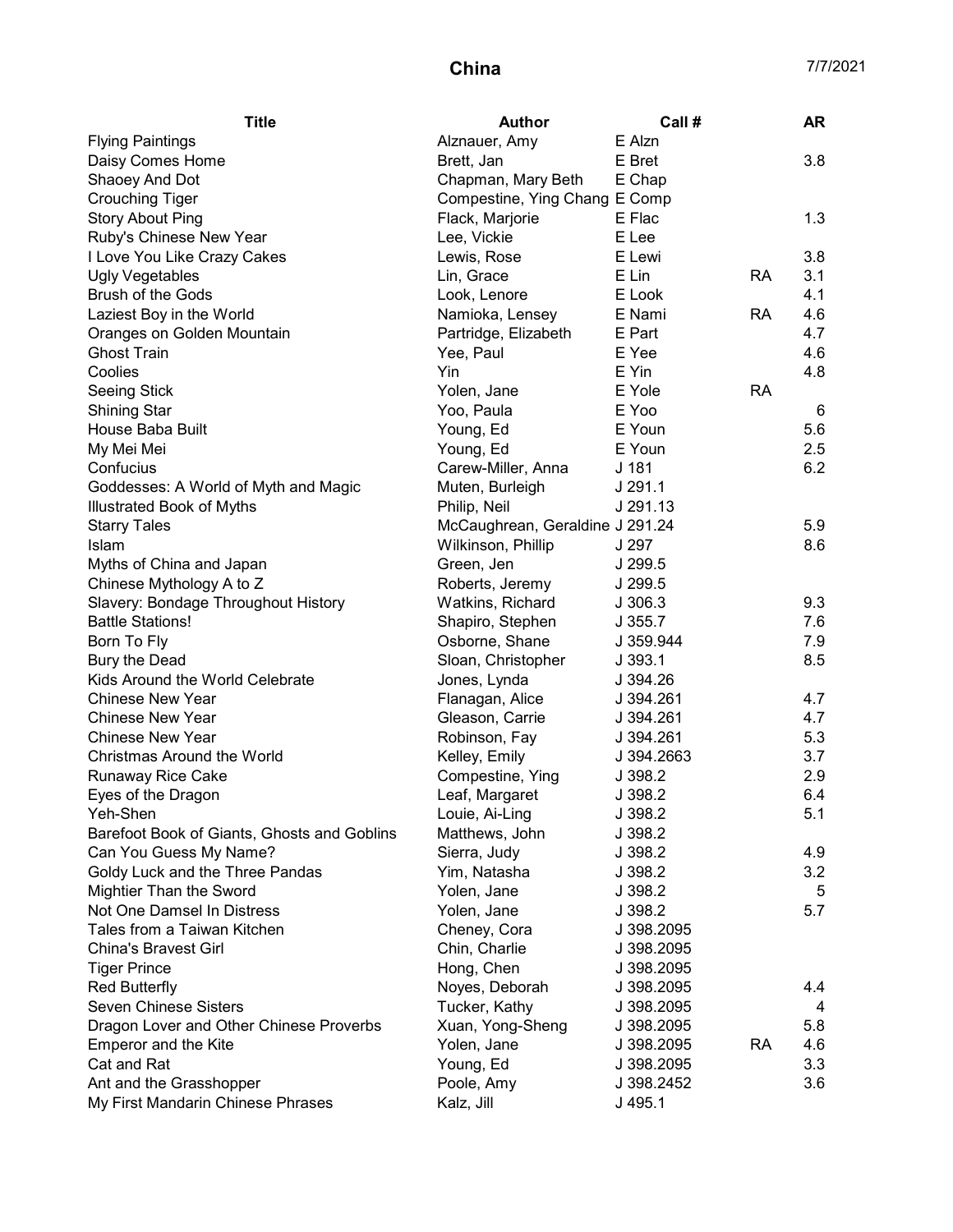| My First Book of Mandarin Chinese Words<br>Kudela, Katy<br>$J$ 495.1          |                |
|-------------------------------------------------------------------------------|----------------|
| Boy Were We Wrong About Dinosaurs<br>Kudlinski, Kathleen<br>J 567.9           | 5              |
| <b>Ancient Medicine</b><br>Woods, Michael<br>J 610.9                          | 8.3            |
| J641.5<br>Wrap-n-Bake Egg Rolls<br>Fauchald, Nick                             |                |
| Goulding, Sylvia<br>China<br>J641.5                                           |                |
| <b>Multicultural Meals</b><br>Kalman, Bobbie<br>J641.5                        |                |
| Foods of China<br>Velure, Christine<br>J 641.59                               | 4.9            |
| Desserts Around the World<br>Engfer, Lee<br>J641.8                            |                |
| Jaffe, Elizabeth<br>J 793.8<br>Juggling                                       | 3.8            |
| Jackie Chan<br>Poolos, J.<br>J 796.8                                          | 7.6            |
| Olson, Arielle<br>J 808.8<br>Ask The Bones                                    | 5.6            |
| More Short And Shivery<br>San Souci, Robert<br>J 808.8                        | 6.4            |
| <b>Adventures of Marco Polo</b><br>Smalley, Roger<br>J 910.92                 | 4.1            |
| Marco Polo For Kids<br>J 910.92<br>Herbert, Janis                             |                |
| Emperor Qin's Terra Cotta Army<br>J 931<br>Capek, Michael                     |                |
| What Did the Ancient Chinese Do for Me?<br>J 931<br>Catel, Patrick            | 6.4            |
| Clay Soldiers of China<br>J 931<br>George, Charles                            | 8              |
| <b>Great Wall Of China</b><br>Noll, Elizabeth<br>J 931                        |                |
| Ancient China<br>Oachs, Emily<br>J 931                                        | 4.9            |
| <b>Ancient China</b><br>Roberts, Russell<br>J 931                             |                |
| Ancient China Inside Out<br>Spence, Kelly<br>J 931                            |                |
| Seven Wonders of Ancient Asia<br>Woods, Michael<br>J 939                      | 6.2            |
| China<br>Bjorklund, Ruth<br>J 951                                             | 4.6            |
| Discover China<br>Crean, Susan<br>J 951                                       | 7.6            |
| Where Is the Great Wall?<br>Demuth, Patricia<br>J 951                         | 5.5            |
| Hammond, Paula<br>J 951<br>China and Japan                                    |                |
| J 951<br>Your Passport to China<br>Hustad, Douglas                            | 4.6            |
| China<br>Markovics, Joyce<br>J 951                                            | 3.1            |
| Mattern, Joanne<br>Recipe and Craft Guide to China<br>J 951                   |                |
| You Wouldn't Want to Be in the Forbidden City<br>Morley, Jacqueline<br>J 951  | 6              |
| You Wouldn't Want to Work on the Great Wall of CMorley, Jacqueline<br>J 951   | 6.2            |
| China<br>Murray, Julie<br>J 951                                               | $\overline{4}$ |
| <b>Cultural Traditions in China</b><br>Peppas, Lynn<br>J 951                  |                |
| Foods of China<br>Sheen, Barbara<br>J 951                                     | 6.2            |
| J 951<br>China<br>Simmons, Walter                                             | 4.6            |
| Stephens, Rebecca<br>J 954.96<br>Everest                                      | 8.4            |
| Hmong of Southeast Asia<br>Millett, Sandra<br>J 959.5                         | 6.5            |
| Basha: a Hmong Child<br>Giraud, Herve<br>J 959.7                              | 4.3            |
| Who Was Confucius?<br>Burgan, Michael<br>J B Confucius                        |                |
| Who Was Genghis Khan?<br>Medina, Nico<br>J B Genghis                          | 5.7            |
| <b>Flying Chinese Wonders</b><br>Brown, Jeff<br>J Fantasy Brow 7              | 4.1            |
| Before the Sword<br>J Fantasy Lin<br>Lin, Grace                               |                |
| Where the Mountain Meets the Moon<br>Lin, Grace<br>J Fantasy Lin              | 5.5            |
| Day of the Dragon King<br>Osborne, Mary Pope<br>J Fantasy Osbo 14             | 3.3            |
| Adventures in Ancient China<br>Bailey, Linda<br>J History Bail                | 4.7            |
| Diary of Ma Yan, The<br>Ma, Yan<br>J History Ma                               | 5              |
| Rankin, Louise<br>Daughter of the Mountains<br>J History Rank                 | 6.1            |
| Treffinger, Carolyn<br>Li Lun, Lad of Courage<br>J History Tref               | 4.8            |
| <b>Ancient China</b><br>Collins, Terry<br>J History You                       |                |
| Dead Man's Gold and Other Stories<br>Yee, Paul<br>J Horror Yee                | 5.9            |
| Continents: Puzzles for Learning World Geography Cheyney, Jeanne<br>J Pro 910 |                |